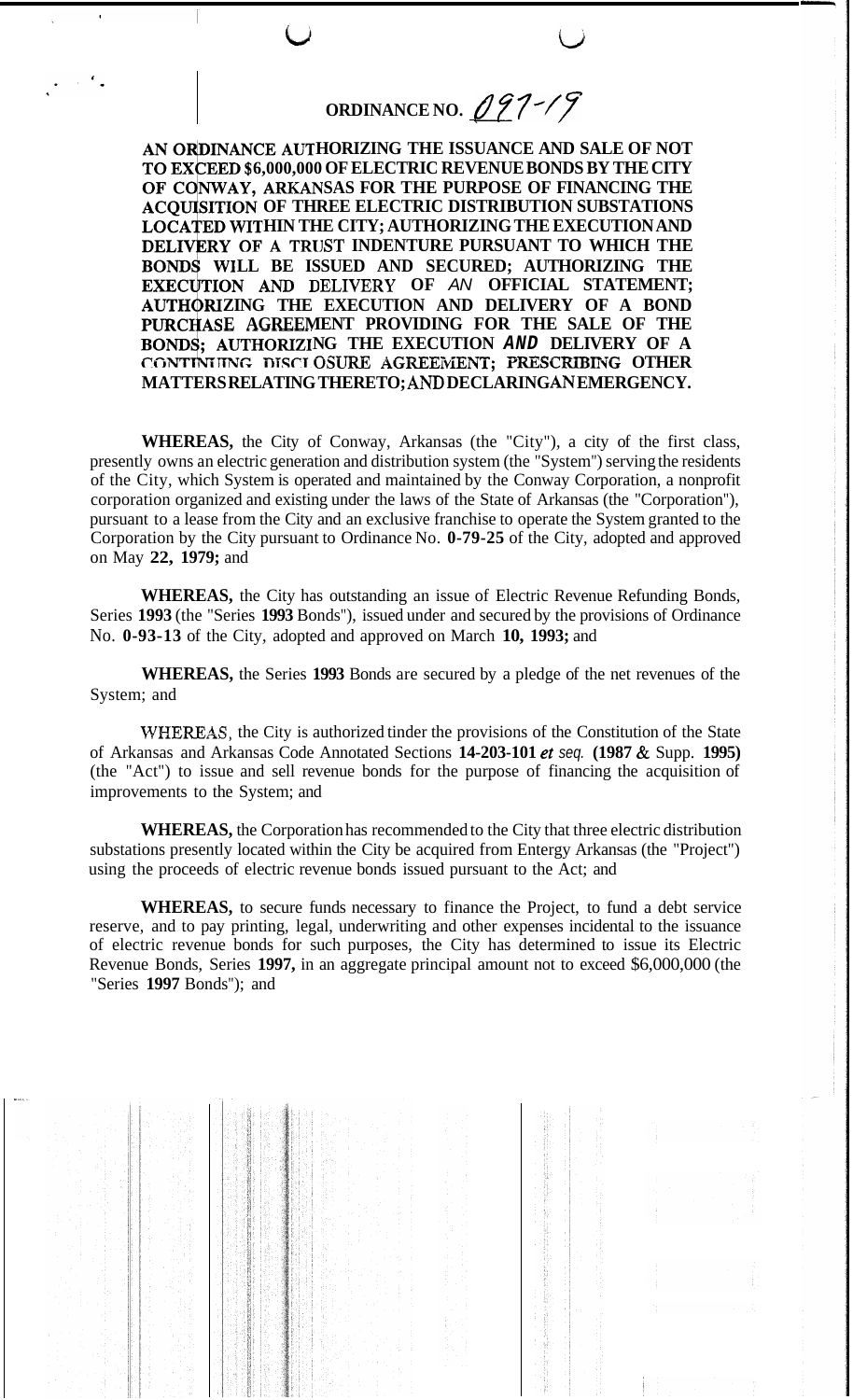WHEREAS, the City has determined to issue the Series 1997 Bonds on a subordinate basis to the Series 1993 Bonds pursuant to a Trust Indenture (the "Trust Indenture"), by and between the City, the Corporation and First Commercial Trust Company, National Association, as trustee (the "Trustee"), a form of which has been presented to and is before this meeting; and

WHEREAS, a form of Preliminary Official Statement (the "Preliminary Official Statement"), offering the Series 1997 Bonds for sale has been presented to and is before this meeting; and

WHEREAS, the City proposes to enter into a Bond Purchase Agreement (the "Bond Purchase Agreement") in substantially the form presented to and before this meeting, with Stephens Inc., Little Rock, Arkansas (the "Underwriter"), providing for the sale of the Series 1997 Bonds; and

WHEREAS, in order to provide for continuing disclosure of certain financial and operating information with respect to the City and the System in compliance with U.S. Securities and Exchange Commission Rule 15c2-12, the City proposes to enter into a Continuing Disclosure Agreement (the "Continuing Disclosure Agreement") with the Trustee and the Corporation, in substantially the form presented to and before this meeting; and

WHEREAS, an open public hearing on the question of the issuance of the Series 1997 Bonds has been held before the City Council of the City on this date, following publication of notice of such public hearing in The Log Cabin Democrat on March 2, 1997.

NOW, THEREFORE, BE IT ORDAINED by the City Council of the City of Conway, Arkansas that:

Section 1. The City Council hereby finds and declares that the acquisition of the Project is in the best interest of the City and the customers of the System.

Section 2. Under the authority of the Constitution and laws of the State of Arkansas, including particularly Amendment 65 to the Constitution of Arkansas and the Act, there is hereby authorized the issuance of bonds of the City to be designated as "Electric Revenue Bonds, Series 1997" (the "Series 1997 Bonds"). The Series 1997 Bonds shall be issued in the original aggregate principal amount of not to exceed Six Million Dollars (\$6,000,000), shall mature not later than April 1, 2007, and shall bear interest at the rates specified in the Bond Purchase Agreement. In no event shall the interest rate borne by any Series 1997 Bond exceed 6.00% per annum. The Series 1997 Bonds shall be issued in the forms and denominations, shall be dated, shall be numbered, shall mature, shall be subject to redemption prior to maturity and shall contain such other terms, covenants and conditions, all as set forth in the Trust Indenture.

 $-2-$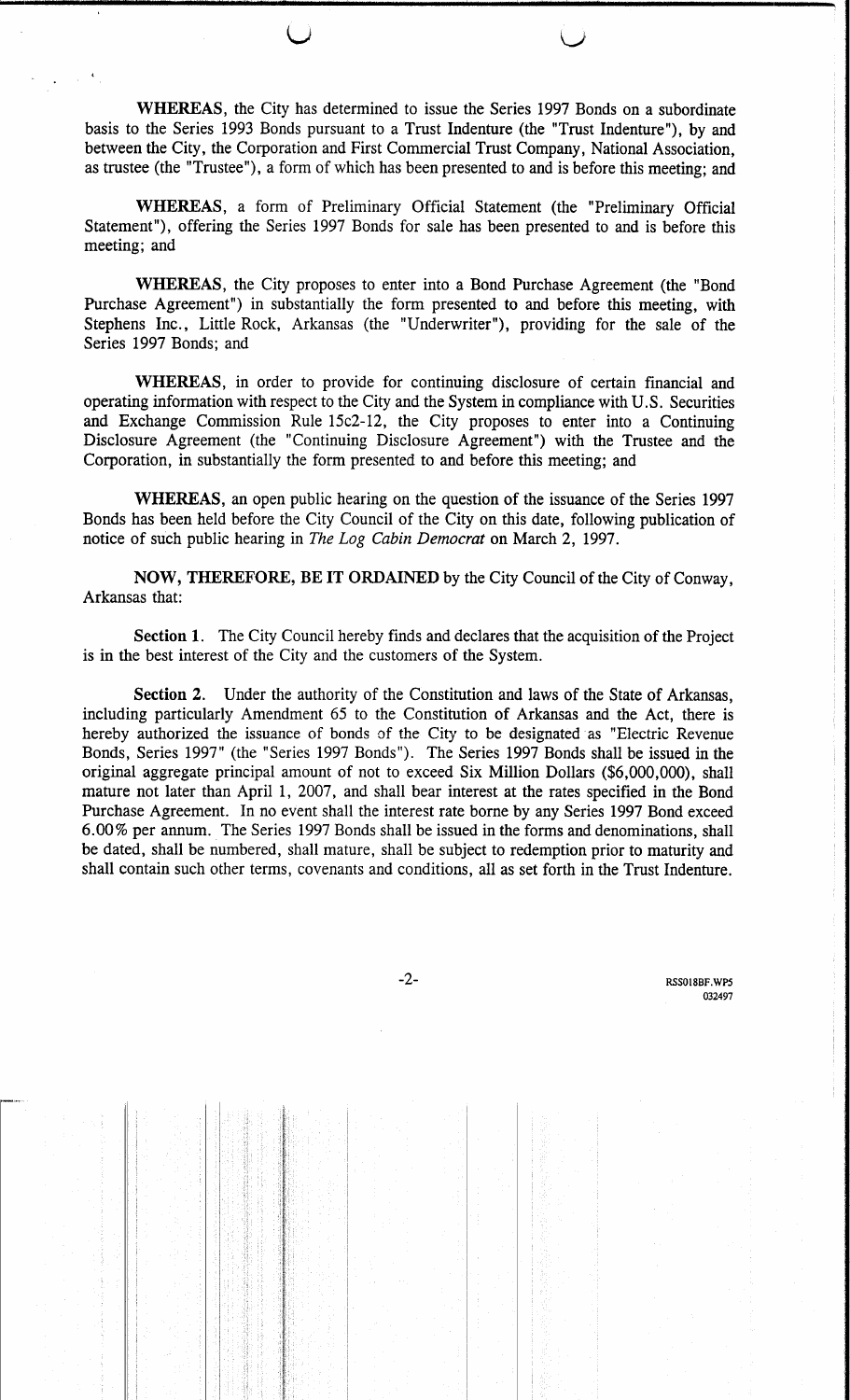Section 3. To prescribe the terms and conditions upon which the Series 1997 Bonds are to be executed, authenticated, issued, accepted, held and secured, the Mayor is hereby authorized and directed to execute and acknowledge a Trust Indenture (the "Trust Indenture"), by and among the City, the Corporation and First Commercial Trust Company, National Association, Little Rock, Arkansas, as trustee (the "Trustee"), and the City Clerk is hereby authorized and directed to execute and acknowledge the Trust Indenture and to affix the seal of the City thereto, and the Mayor and the City Clerk are hereby authorized and directed to cause the Trust Indenture to be accepted, executed and acknowledged by the Corporation and the Trustee. The Trust Indenture is hereby approved in substantially the form submitted to this meeting, including, without limitation, the provisions thereof pertaining to the maintenance of rates for services of the System, the pledge of System revenues to the Series 1997 Bonds, the deposit and handling of System revenues, and the terms of the Series 1997 Bonds. The Mayor is hereby authorized to confer with the Corporation, the Trustee and the Underwriter in order to complete the Trust Indenture in substantially the form submitted to this meeting with such changes as shall be approved by such persons executing the Trust Indenture, their execution to constitute conclusive evidence of such approval.

(Advice is given that a copy of the Trust Indenture in substantially the form authorized to be executed is on file with the City Clerk and is available for inspection by any interested person.)

Section 4. There is hereby authorized and approved a Preliminary Official Statement of the City, including the cover page and appendices attached thereto, relating to the Series 1997 Bonds. The Preliminary Official Statement is hereby "deemed final" within the meaning of Rule 15c2-12 of the Securities Exchange Act of 1934. The execution and distribution of the Preliminary Official Statement is hereby approved and ratified. The Preliminary Official Statement, as amended to conform to the terms of the Bond Purchase Agreement, including Exhibit A thereto, and with such other changes and amendments as are mutually agreed to by the City, the Corporation and the Underwriter, is herein referred to as the "Official Statement," and the Mayor is hereby authorized to execute the Official Statement for and on behalf of the City. The Official Statement is hereby approved in substantially the form submitted to this meeting, and the Mayor is hereby authorized to confer with the Corporation, the Trustee and the Underwriter in order to complete the Official Statement in substantially the form submitted to this meeting with such changes as shall be approved by such persons, the Mayor's execution to constitute conclusive evidence of such approval.

(Advice is given that a copy of the Preliminary Official Statement is on file with the City Clerk and is available for inspection by any interested person.)

Section 5. In order to prescribe the terms and conditions upon which the Series 1997 Bonds are to be sold to the Underwriter, the Mayor is hereby authorized and directed to execute at the request of the Corporation a Bond Purchase Agreement on behalf of the City, to be dated as of the date of its execution (the "Bond Purchase Agreement"), by and among the City, the

 $-3-$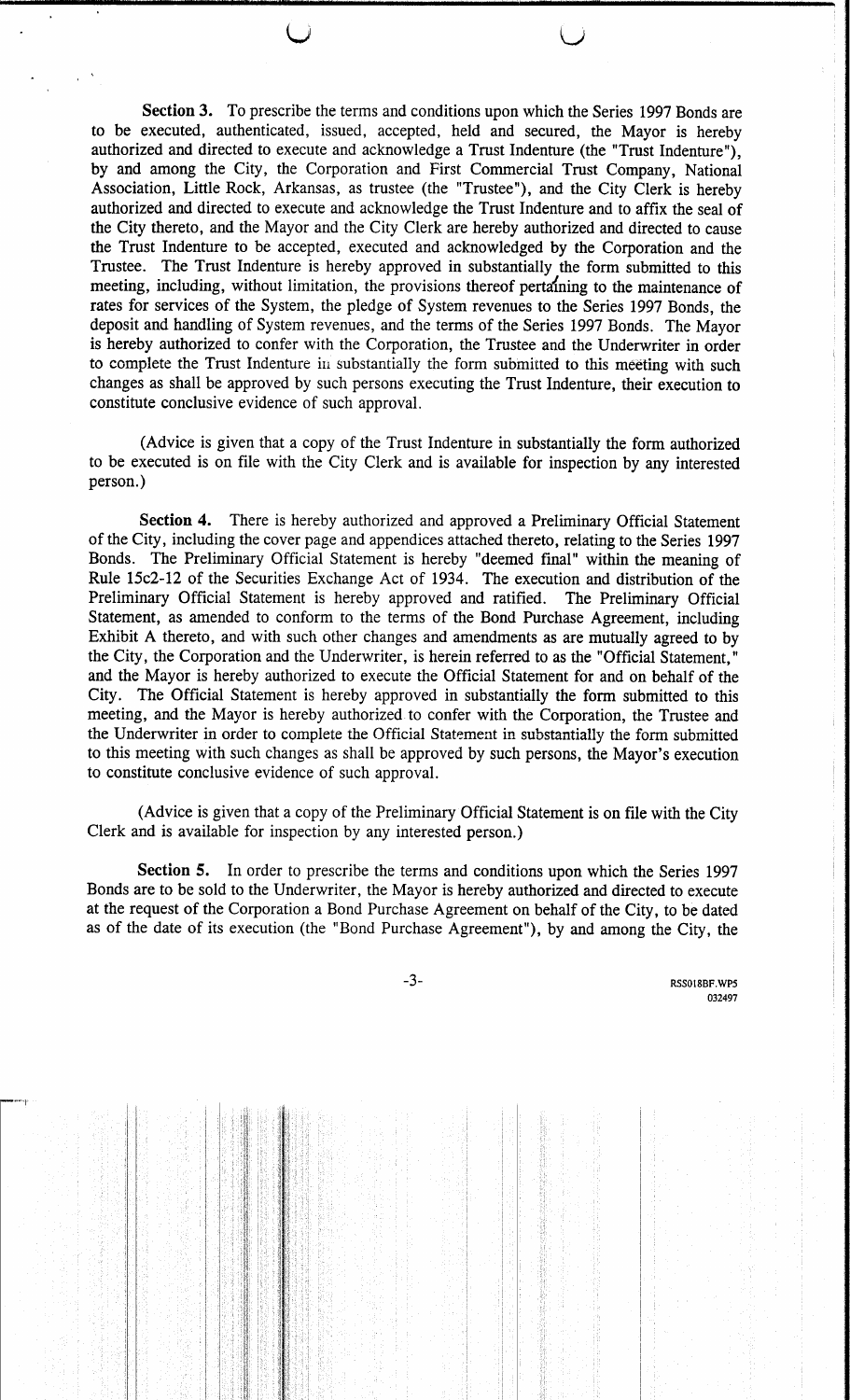Corporation and the Underwriter, and the Bond Purchase Agreement is hereby approved in substantially the form submitted to this meeting, and the Mayor is hereby authorized to confer with the Corporation and the Underwriter in order to complete the Bond Purchase Agreement in substantially the form submitted to this meeting with such changes as shall be approved by such persons executing the Bond Purchase Agreement, their execution to constitute conclusive evidence of such approval.

(Advice is given that a copy of the Bond Purchase Agreement in substantially the form authorized to be executed is on file with the City Clerk and is available for inspection by any interested person.)

Section 6. In order to provide for continuing disclosure of certain financial and operating information with respect to the City and the System in compliance with the provisions of Rule 15c2-12 of the Securities Exchange Act of 1934, the Mayor is hereby authorized and directed to execute a Continuing Disclosure Agreement (the "Continuing Disclosure Agreement"), by and among the City, the Corporation and the Trustee, and the Mayor is hereby authorized and directed to cause the Continuing Disclosure Agreement to be accepted, executed and acknowledged by the Corporation and the Trustee. The Continuing Disclosure Agreement is hereby approved in substantially the form submitted to this meeting, and the Mayor is hereby authorized to confer with the Corporation, the Trustee and the Underwriter in order to complete the Continuing Disclosure Agreement in substantially the form submitted to this meeting with such changes as shall be approved by such persons executing the Continuing Disclosure Agreement, their execution to constitute conclusive evidence of such approval.

(Advice is given that a copy of the Continuing Disclosure Agreement in substantially the form authorized to be executed is on file with the City Clerk and is available for inspection by any interested person.)

The Mayor and City Clerk, for and on behalf of the City are hereby Section 7. authorized and directed to do any and all things necessary to effect the issuance, sale, execution and delivery of the Series 1997 Bonds and to effect the execution and delivery of the Trust Indenture, the Continuing Disclosure Agreement, the Bond Purchase Agreement, the Official Statement and a Tax Regulatory Agreement relating to the tax exemption of interest on the Series 1997 Bonds, and to perform all of the obligations of the City under and pursuant thereto. The Mayor and the City Clerk are further authorized and directed, for and on behalf of the City, to execute all papers, documents, certificates and other instruments that may be required for the carrying out of such authority or to evidence the exercise thereof.

Section 8. Rose Law Firm, a Professional Association, of Little Rock, Arkansas, is hereby appointed to act as Bond Counsel on behalf of the City in connection with the issuance and sale of the Series 1997 Bonds.

 $-4-$